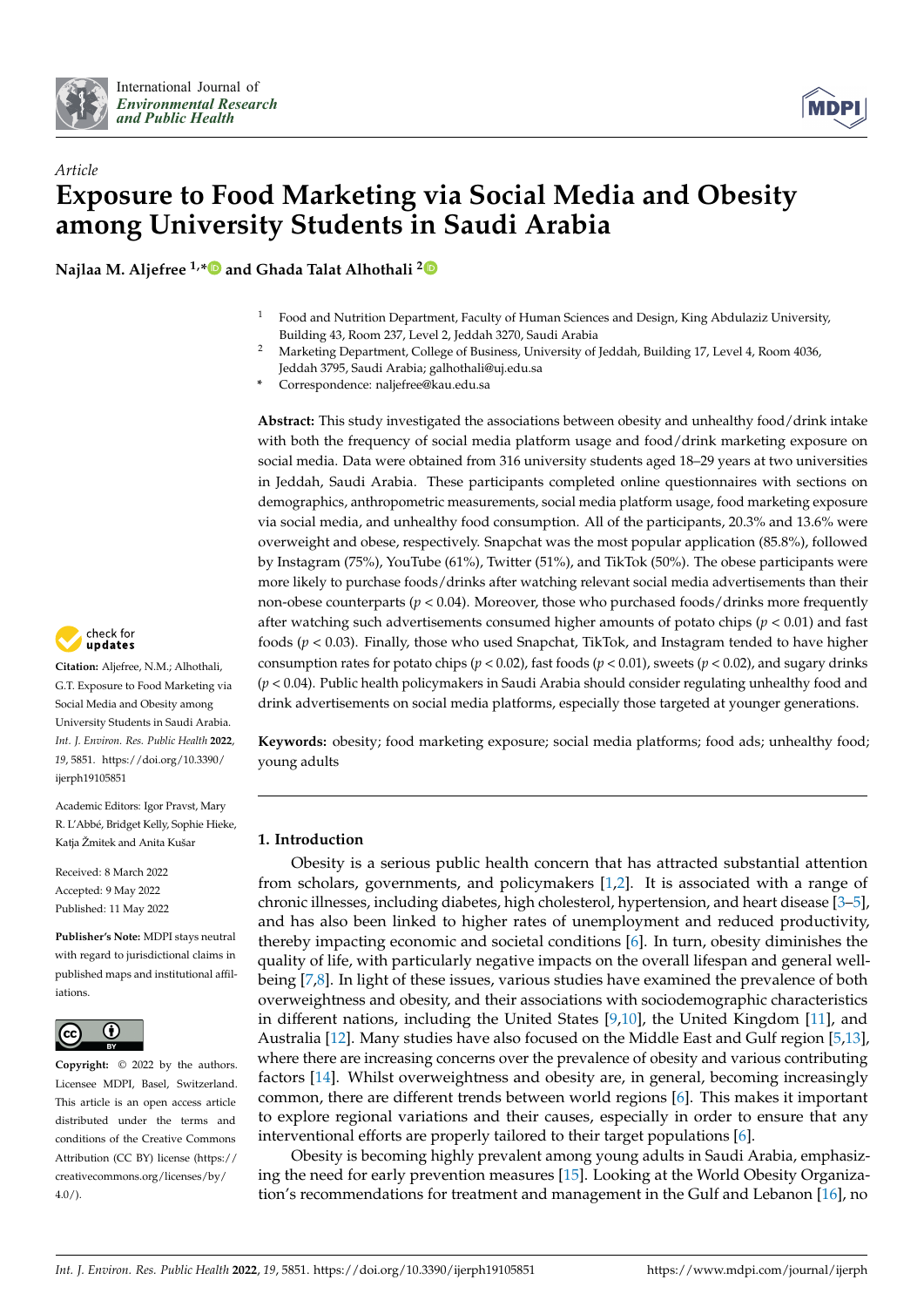Gulf country is likely to meet the World Health Organization's (WHO) goals for the reduction of childhood obesity by 2025. As such, governments and public health policymakers are actively seeking ways to address this problem. In Saudi Arabia, health promotion and disease prevention have been prioritized through the National Transformation Plan and Vision 2030, which aims to support public health and wellbeing [\[17\]](#page-11-12). Meanwhile, preventive policies include sugar taxes and caloric labelling requirements for meals and other consumable products. Indeed, a holistic approach is necessary. In addition to the well-known genetic, nutritional, economic, psychological, and pharmacological influences on obesity, there are other contributing factors [\[14\]](#page-11-9). These two major causes of the obesity pandemic (known as the "big two") include inadequate physical exercise and the marketing of unhealthy foods and drinks [\[14,](#page-11-9)[18\]](#page-11-13).

Each year, food, beverage, and restaurant companies in the United States spend around \$14 billion on advertising and promotional activities [\[19\]](#page-11-14). In fact, because the usage of social media is continuing to increase among different age groups globally, but more specifically among young generations [\[20\]](#page-11-15), evidence shows that spending on social media advertising might reach more than USD 84 billion, which was the amount spent during 2019 [\[20\]](#page-11-15). Moreover, according to a content analysis of food advertisements on Arab television, several of the advertisements featured items that were high in calories, saturated fat, salt, and added sugar [\[21\]](#page-11-16). In the past, television advertising commonly targeted children and teenagers in the promotion of unhealthy foods, cereals, candies, and other sugar-added products [\[22\]](#page-11-17). Today, time spent on social media sites like Facebook, Twitter, and Instagram via mobile devices has increased, as a result of a decrease in the amount of time spent watching television, among young people. Social media commercials, company-generated content, branded games and apps, and paid promotions from bloggers and influencers are various ways in which food companies are responding to this marketing trend for younger consumers. In today's world, food and beverage companies can reach kids anywhere and anytime through marketing trends disguised as amusement [\[19\]](#page-11-14). The problem is escalating, as the vast majority of the most extensively used social media sites do not impose full regulations on the advertising of unhealthy foods. As a result of the lack of comprehensive government regulation of the marketing of unhealthy foods on social media platforms, children and adolescents are in danger of being exposed to unhealthy food marketing on these platforms [\[20\]](#page-11-15). Hence, children and young adults are now bombarded with food promotions on social media platforms, including YouTube, Snapchat, and Instagram [\[23\]](#page-11-18). In particular, food advertising on television has been linked to an increase in childhood and adolescent obesity in previous research [\[21,](#page-11-16)[24\]](#page-11-19); this study therefore hypothesizes that food advertising on social media would have the same effect on Saudi Arabia's young population. In this context, reports from the General Authority of Statistics show that 98.43% of Saudi Arabia's young population uses social media [\[23](#page-11-18)[,25\]](#page-11-20), highlighting the need to investigate how social media platform usage and food marketing exposure influence food consumption patterns and weight gain among the nation's younger populations. Therefore, this study aims to examine the prevalence of obesity and its association with both the frequency of social media platform usage and food/drink marketing exposure via social media, with an additional focus on any relationships with unhealthy food intake.

### **2. Materials and Methods**

#### *2.1. Study Participants*

A cross-sectional study was conducted among 316 public university students admitted to King Abdulaziz University and Jeddah University in Jeddah, Saudi Arabia, from August to December 2021. The total population of students in 2020 was 32,034 at King Abdulaziz University and 7576 at Jeddah University. Hence, the sample size required to achieve adequate statistical power was 269 based on a 90% confidence level [\[26\]](#page-11-21). Ethical approval for the study was obtained from the University of Jeddah Bioethics Committee of Scientific and Medical Research (UJ-REC-019).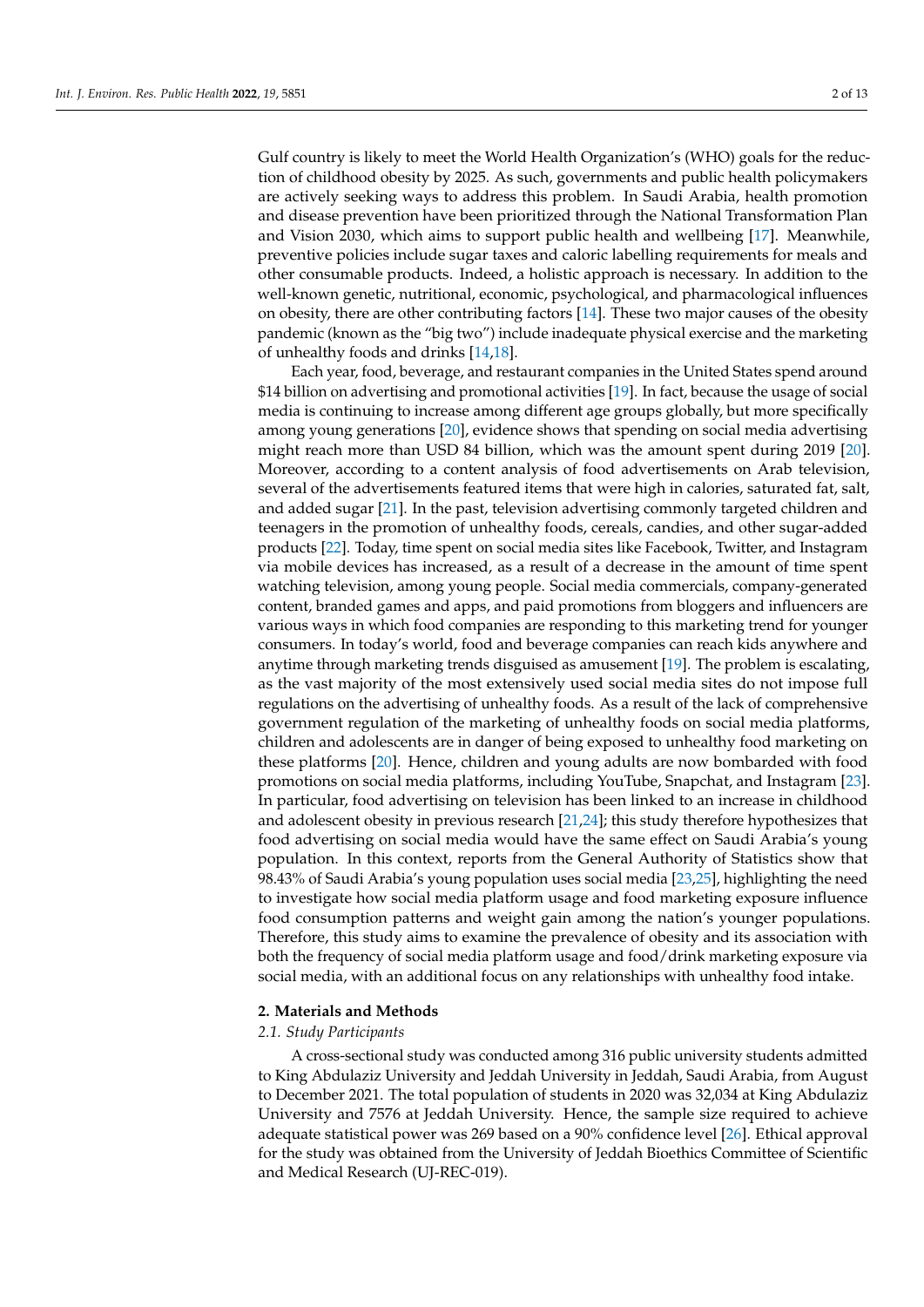#### *2.2. Study Questionnaire*

We gathered data through online questionnaires that were emailed to the students through the official systems at both King Abdulaziz University and the University of Jeddah. Therein, students were invited to participate in this research, contingent on providing their consent. They were also provided explanations of the study's aims, a short introduction, and assurances of both their anonymity and the voluntary nature of participation. The questionnaire was adapted from prior studies [\[27](#page-11-22)[,28\]](#page-11-23) in which the English version of the questionnaire was initially used. After that, the questionnaire was translated from English into Arabic, and then back again. In social science research, back translation is frequently used to guarantee that translations are accurate [\[29\]](#page-11-24). In order to properly address concerns about comprehension and meaning for the target respondents, back translation cannot be used solely. For this reason, it is extremely important to conduct the pre-testing of the questionnaire amongst members of the potential participants [\[30\]](#page-11-25). In this study, as an added measure of validity, two food and nutrition experts, as well as a number of marketing scholars, were given a copy of the survey to look over and comment on. Based on face validity, it appeared to be an easy and understandable questionnaire for potential respondents to complete. Then, pilot testing on a group of students  $(n = 15)$ was carried out in order to ensure that no questions were misunderstood, perceived incorrectly, or difficult to understand. There were four sections in the final questionnaire, on demographic characteristics/anthropometric measurements, social media platform usage, food marketing exposure via social media, and unhealthy food consumption.

# *2.3. Demographic Characteristics and Anthropometric Measurements*

The questionnaire began with demographic items, including gender, age, marital status, academic year, family income, height, and weight; the latter two were used to calculate body mass index (BMI) values for each participant. According to the WHO criteria [\[31\]](#page-12-0), overweightness was established provided that the BMI values were between 25 and 29.9 kg/m $^2$ , while obesity was established provided that the values were  ${\ge}30$  kg/m $^2$ .

# *2.4. Social Media Usage and Food Marketing Exposure via Social Media*

The first set of items targeted the frequency of social media platform usage, including Snapchat, Facebook, Instagram, YouTube, Twitter, and TikTok, with response options including daily, weekly, monthly, and never. The participants were also presented with the following three items on exposure to food/drink marketing via social media platforms: (1) their frequency of viewing food/drink advertisements on social media platforms during the previous month, with response options including 3–4 times/day, once/day, 2 times/week, 2 times or less per month, and rarely; (2) whether they had purchased foods/drinks after exposure to related advertising on social media during the previous month, with response options including yes and no; and (3) how many times they had purchased foods/drinks after exposure to such advertisements during the last month, with response options including ≥2 times and one time or less.

#### *2.5. Unhealthy Food Consumption*

The participants were asked how frequently they had consumed unhealthy food/drink items during the previous month, including fast foods (e.g., burgers, pizza, McDonalds, shawarma, fried chicken), potato chips (including salty snacks and corn chips), sweets (e.g., chocolate, cakes, donuts, ice cream), and sugary drinks (soft drinks, sports drinks). In each case, the response options included  $\geq$ 2 times/day and rarely or never, which were respectively dichotomized as  $\geq$  2 times/week and <2 times/week.

#### **3. Statistical Analysis**

We used the IBM Statistical Package for Social Science (SPSS; version 28) to conduct the data analyses, including descriptive analyses with frequencies and percentages. In order to assess any differences between obese and non-obese participants, we conducted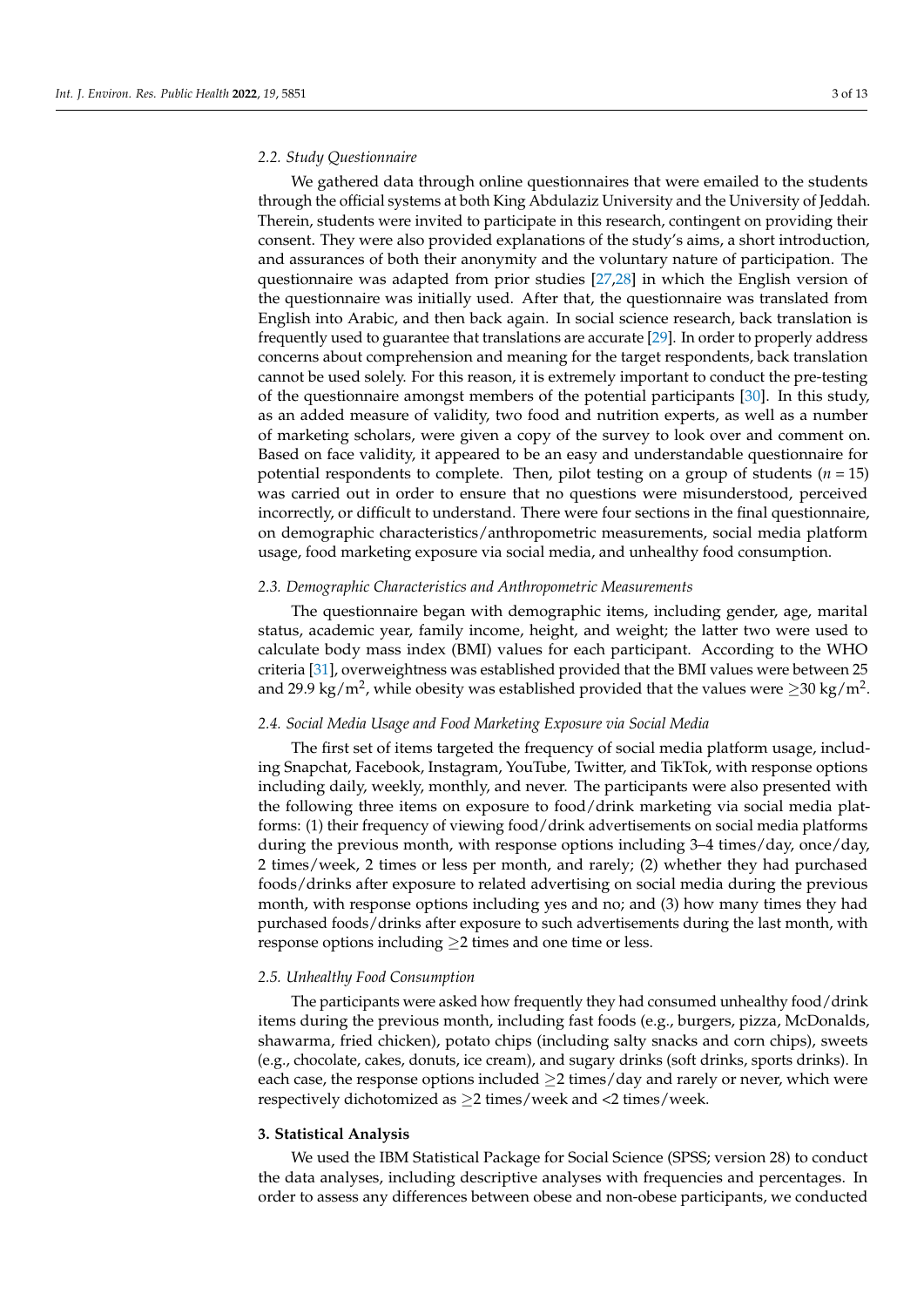a chi-square test to compare their demographic characteristics, frequency of social media platform usage, and exposure to food/drink marketing via social media platforms. We also conducted a chi-square test to compare exposure to food/drink marketing via social media platforms between participants with high and low unhealthy food/drink intake. Due to the small sample size, we considered overweight and obese participants as one group, i.e., the "obese group". We conducted separate logistic regression analyses to examine the associations between unhealthy food intake and the frequency of social media platform usage. As only a few participants answered "never" to all social media platform usage except for Facebook, we combined those who answered "monthly" and "never" into one group for the logistic regression. In similar regard, for the frequency of Facebook usage, we combined the participants who answered "daily" and "weekly" into one group. We adjusted all of the models for age, sex, nationality, marital status, academic year, monthly Monthly household household income, and BMI. Statistical significance was set at  $p < 0.05$ .

# **4. Results**

Table [1](#page-4-0) lists the demographic characteristics reported by the study participants according to their obesity status. There was a total of 316 participants, the majority of whom were female (71.5%), Saudi nationals (79.8%), between 18 and 21 years of age (74.5%), and of single marital status (94.6%). Compared to the non-obese group, the obese group included a large number of female ( $p < 0.001$ ) participants in their second and fourth years at university ( $p < 0.001$ ). Of all of the participants, 20.3% and 13.6% were overweight and obese, respectively. .<br>1. 4. Det allen Anne son als solares de malais de la propieta de la propieta de la propieta de la propieta de

<span id="page-3-0"></span>Table 2 lists the frequency of social media platform usage according to obesity status. Table [2](#page-5-0) lists the frequency of social media platform usage according to obesity status. Snapchat (85.8%), Instagram (75.9%), YouTube (61.4%), Twitter (51.3%), and TikTok (50.3%) Snapchat (85.8%), Instagram (75.9%), YouTube (61.4%), Twitter (51.3%), and TikTok were most frequently used on a daily basis. Facebook was the least commonly used (88.6%  $\,$ reported no usage) (Figure [1\)](#page-3-0). There was no significant association between the frequency of social media platform usage and obesity.



**Figure 1.** The percentage of the use of social media platforms among the study participants. **Figure 1.** The percentage of the use of social media platforms among the study participants.

Table 3 lists the exposure to food/drink marketing via social media platforms according to obesity status. Over half of all of the participants reported exposure rates of three one time per day (21.5%) and two times per week (13.6%). Moreover, nearly half of the Following participants said they had purchased food and drinks after watching related advertisements<br> **participants** said they had purchased food and drinks after watching related advertisements **Obesity** to four times per day during the previous month (54%), with lesser percentages reporting In the obese group had more often purchased food and drinks two or more times per week during the previous month after watching such advertisements ( $p < 0.04$ ). on social media platforms (46.8%). Compared to participants in the non-obese group, those

We have the state of the state of the state of the state of the state of the state of the state of the state of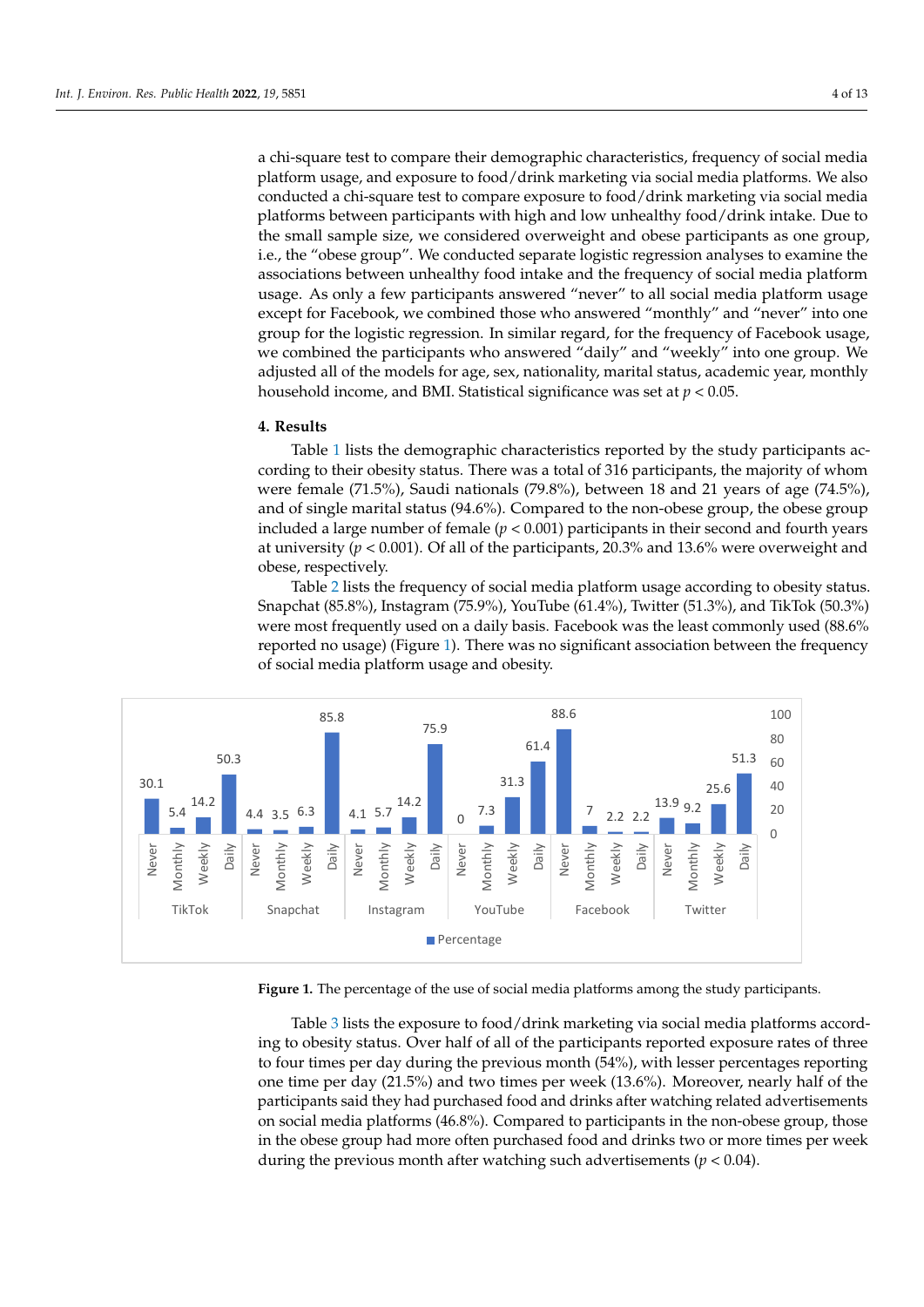|                             |                    |                        | Obesity                   |         |  |  |  |
|-----------------------------|--------------------|------------------------|---------------------------|---------|--|--|--|
| Demographic Characteristics | $n\left(\%\right)$ | Non-Obese Participants | <b>Obese Participants</b> | p Value |  |  |  |
| Gender                      |                    |                        |                           |         |  |  |  |
| Male                        | 90(28.5)           | 38 (18.7)              | 50 (46.7)                 | < 0.001 |  |  |  |
| Female                      | 226 (71.5)         | 165(81.3)              | 57 (53.3)                 |         |  |  |  |
| Age group (years)           |                    |                        |                           |         |  |  |  |
| $18 - 21$                   | 235 (74.5)         | 153 (75.4)             | 76 (71)                   |         |  |  |  |
| $22 - 25$                   | 77 (24.5)          | 49 (24.1)              | 28 (26.2)                 | 0.202   |  |  |  |
| $26 - 29$                   | 4(1.3)             | 1(0.5)                 | 3(2.8)                    |         |  |  |  |
| Nationality                 |                    |                        |                           |         |  |  |  |
| Saudi                       | 309 (79.8)         | 201 (99)               | 103 (96.3)                | 0.094   |  |  |  |
| Non-Saudi                   | 7(2.2)             | 2(1)                   | 4(3.7)                    |         |  |  |  |
| Marital status              |                    |                        |                           |         |  |  |  |
| Single                      | 299 (94.6)         | 193 (95.1)             | 100(93.5)                 |         |  |  |  |
| Married                     | 16(5.1)            | 9(4.4)                 | 7(6.5)                    | 0.563   |  |  |  |
| Divorced/widowed            | 1(0.3)             | 1(0.5)                 | 0                         |         |  |  |  |
| Academic years              |                    |                        |                           |         |  |  |  |
| First                       | 84 (26.6)          | 64 (31.5)              | 17(15.9)                  |         |  |  |  |
| Second                      | 65(20.6)           | 30(14.8)               | 34(31.8)                  |         |  |  |  |
| Third                       | 64(20.3)           | 47 (23.2)              | 15(14)                    | < 0.001 |  |  |  |
| Fourth                      | 70 (22.2)          | 44 (21.7)              | 26(24.3)                  |         |  |  |  |
| Fifth                       | 19(6)              | 11(5.4)                | 8(7.5)                    |         |  |  |  |
| Sixth                       | 14(4.4)            | 7(3.4)                 | 7(6.5)                    |         |  |  |  |
| Monthly household income    |                    |                        |                           |         |  |  |  |
| (SAR */monthly):            |                    |                        |                           |         |  |  |  |
| $<$ 3000                    | 57(18)             | 33(16.3)               | 23(21.5)                  |         |  |  |  |
| 3000-7000                   | 61(19.3)           | 36 (17.7)              | 24 (22.4)                 | 0.403   |  |  |  |
| 7000-12,000                 | 76 (24.1)          | 53(26.1)               | 22(20.6)                  |         |  |  |  |
| 12,000-20,000               | 63 (19.9)          | 44 (21.7)              | 17(15.9)                  |         |  |  |  |
| >20,000                     | 59 (18.7)          | 37(18.2)               | 21(19.6)                  |         |  |  |  |

<span id="page-4-0"></span>**Table 1.** Demographic characteristics of the study participants according to their obesity status.

*p*-values based on an  $X^2$  test; bold indicates significance;  $p < 0.05$ ; \* Saudi Riyal (SAR 1 = USD 0.27).

**Table 2.** Frequency of social media platform usage among the study participants according to their obesity status.

| How Often Do You Use the Following? | $n\left(\%\right)$            | Obesity    | <i>v</i> Value            |       |
|-------------------------------------|-------------------------------|------------|---------------------------|-------|
|                                     | <b>Non-Obese Participants</b> |            | <b>Obese Participants</b> |       |
| <b>Twitter:</b>                     |                               |            |                           |       |
| Daily                               | 162(51.3)                     | 109(53.7)  | 50(46.7)                  |       |
| Weekly                              | 81 (25.6)                     | 51(25.1)   | 27(25.2)                  | 0.502 |
| Monthly                             | 29(9.2)                       | 16(7.9)    | 13(12.1)                  |       |
| Never                               | 44 (13.9)                     | 27(13.3)   | 17(15.9)                  |       |
| Facebook:                           |                               |            |                           |       |
| Daily                               | 7(2.2)                        | 3(1.5)     | 4(3.7)                    |       |
| Weekly                              | 7(2.2)                        | 3(1.5)     | 4(3.7)                    | 0.236 |
| Monthly                             | 22(7)                         | 16(7.9)    | 5(4.7)                    |       |
| Never                               | 280 (88.6)                    | 181 (89.2) | 94 (87.9)                 |       |
| YouTube:                            |                               |            |                           |       |
| Daily                               | 194 (61.4)                    | 123(60.6)  | 68 (63.6)                 |       |
| Weekly                              | 99 (31.3)                     | 65(32)     | 32(29.9)                  | 0.873 |
| Monthly                             | 23(7.3)                       | 15(7.4)    | 7(6.5)                    |       |
| Never                               | $\theta$                      | $\theta$   | $\theta$                  |       |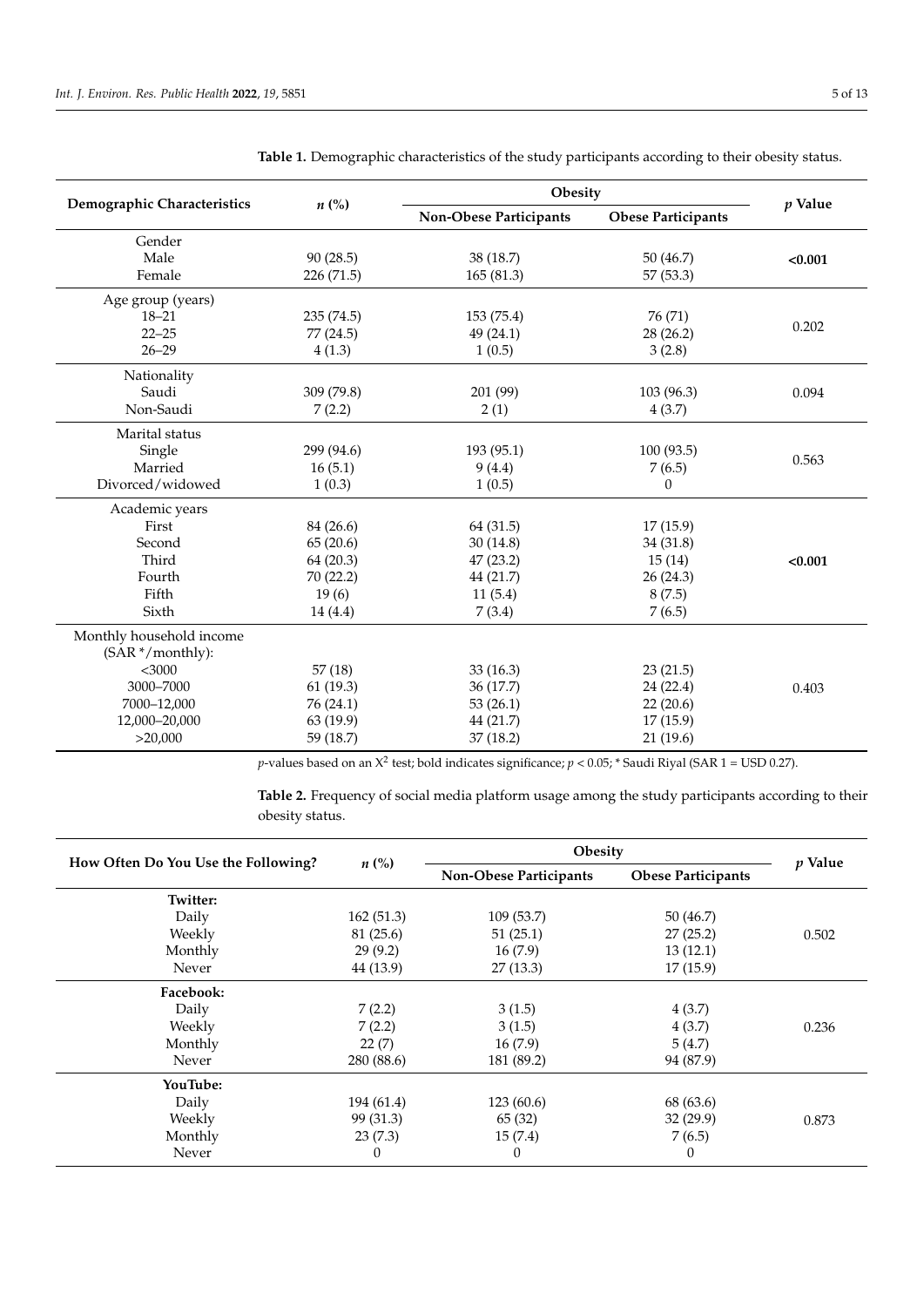| How Often Do You Use the Following? |                    | Obesity                | $p$ Value                 |       |
|-------------------------------------|--------------------|------------------------|---------------------------|-------|
|                                     | $n\left(\%\right)$ | Non-Obese Participants | <b>Obese Participants</b> |       |
| Instagram:                          |                    |                        |                           |       |
| Daily                               | 240 (75.9)         | 156 (67.8)             | 78 (72.9)                 |       |
| Weekly                              | 45(14.2)           | 28 (13.8)              | 17(15.9)                  | 0.897 |
| Monthly                             | 18(5.7)            | 11(5.4)                | 7(6.5)                    |       |
| Never                               | 13(4.1)            | 8(3.9)                 | 5(4.7)                    |       |
| Snapchat:                           |                    |                        |                           |       |
| Daily                               | 271 (85.8)         | 172 (84.7)             | 93 (86.9)                 |       |
| Weekly                              | 20(6.3)            | 14(6.9)                | 6(5.6)                    | 0.922 |
| Monthly                             | 11(3.5)            | 8(3.9)                 | 3(2.8)                    |       |
| Never                               | 14 (4.4)           | 9(4.4)                 | 5(4.7)                    |       |
| <b>TikTok:</b>                      |                    |                        |                           |       |
| Daily                               | 159(50.3)          | 107(52.7)              | 49(45.8)                  |       |
| Weekly                              | 45(14.2)           | 28 (13.8)              | 17(15.9)                  | 0.545 |
| Monthly                             | 17(5.4)            | 9(4.4)                 | 8(7.5)                    |       |
| Never                               | 95(30.1)           | 59(29.1)               | 33(30.8)                  |       |

#### <span id="page-5-0"></span>**Table 2.** *Cont.*

 $p$ -values based on a  $\mathsf{X}^2$  test.

<span id="page-5-1"></span>**Table 3.** Exposure to food marketing via social media platforms among the study participants according to their obesity status.

|                                   |                    | Obesity                | <i>p</i> Value                   |       |  |
|-----------------------------------|--------------------|------------------------|----------------------------------|-------|--|
| <b>Exposure to Food Marketing</b> | $n\left(\%\right)$ | Non-Obese Participants | <b>Participants with Obesity</b> |       |  |
| How often did you watch food      |                    |                        |                                  |       |  |
| and drink ads on social media     |                    |                        |                                  |       |  |
| websites during the last month?   |                    |                        |                                  |       |  |
| $3-4 \times /day$                 | 171 (54.1)         | 112(55.2)              | 55 (51.4)                        |       |  |
| Once/day                          | 68 (21.5)          | 40(19.7)               | 28(26.2)                         |       |  |
| 2 times/week                      | 43 (13.6)          | 27(13.3)               | 15(14)                           |       |  |
| $\leq$ 2 times/month              | 6(1.9)             | 3(1.5)                 | 3(2.8)                           |       |  |
| Rarely                            | 28 (8.9)           | 21(10.3)               | 6(5.6)                           | 0.408 |  |
| Did you purchase any foods        |                    |                        |                                  |       |  |
| and/or drinks because you saw     |                    |                        |                                  |       |  |
| ads for them on social media      |                    |                        |                                  |       |  |
| websites during the last month?   |                    |                        |                                  |       |  |
| Yes                               | 148 (46.8)         | 90 (44.3)              | 55 (51.4)                        |       |  |
| No                                | 168(53.2)          | 113(55.7)              | 52 (48.6)                        | 0.143 |  |
| How many times have you           |                    |                        |                                  |       |  |
| purchased foods and/or drinks     |                    |                        |                                  |       |  |
| because you saw ads for them on   |                    |                        |                                  |       |  |
| social media websites?            |                    |                        |                                  |       |  |
| $>2$ times                        | 157 (49.7)         | 91 (44.8)              | 61 (57)                          |       |  |
| One time or less                  | 159(50.3)          | 112(55.2)              | 46 (43)                          | 0.041 |  |

 $p$ -values based on a  $X^2$  test; bold indicates significance;  $p < 0.05$ .

Table [4](#page-6-0) shows the association between exposure to food marketing via social media platforms and unhealthy food/drink intake. The participants who purchased food and drinks because they had watched related advertisements on social media consumed higher amounts of potato chips ( $p < 0.04$ ) than the participants who did not. Compared to the participants who only purchased food and drinks one time or less per week after watching related advertisements on social media, those who purchased food and drinks two times or more per week consumed higher amounts of potato chips (*p* < 0.01) and fast foods  $(p < 0.03)$ .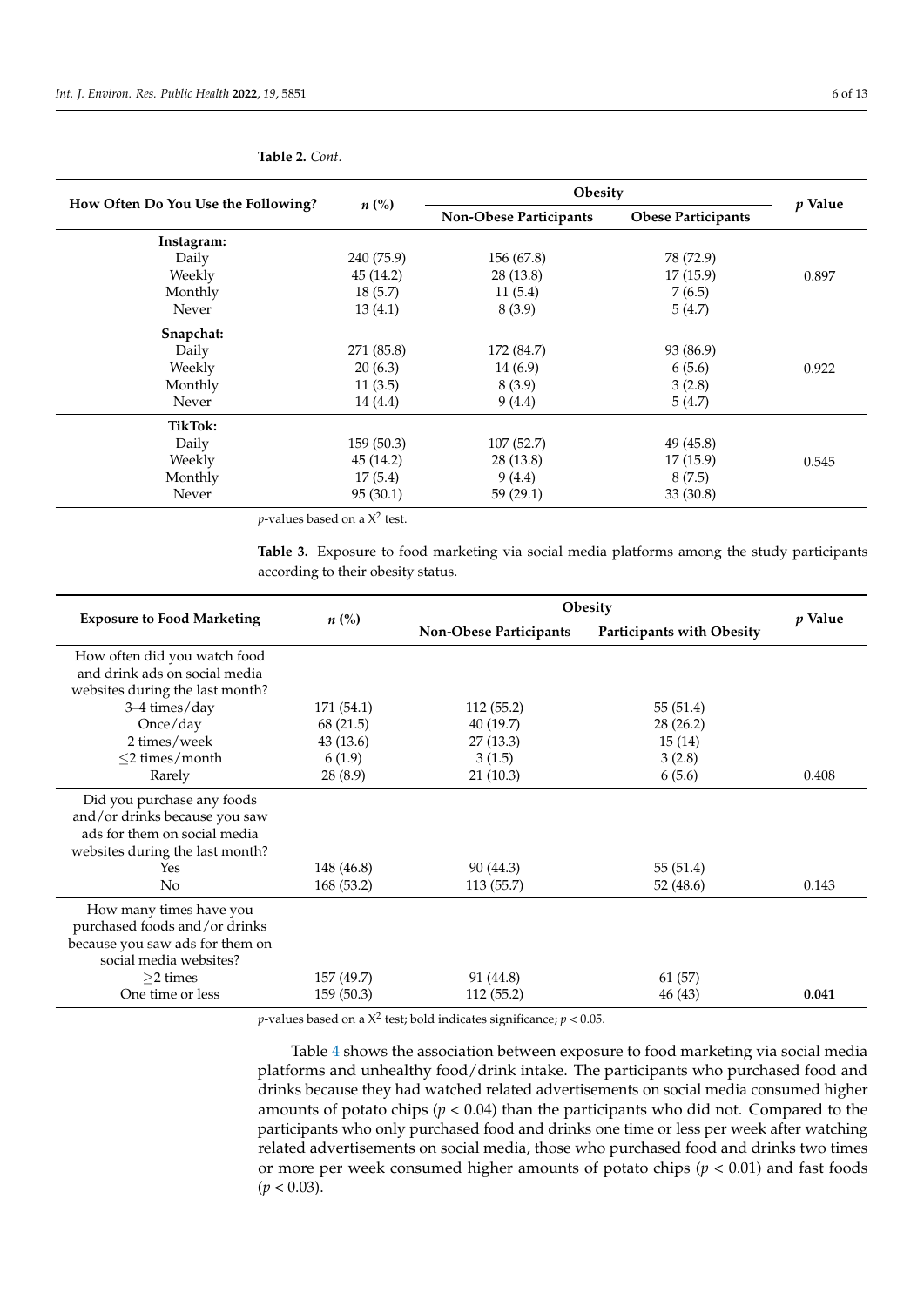| Unhealthy<br>Food   |                             | How Many Times Did You Watch Food and/or<br>Drink Ads on Social Media Websites during the<br><b>Last Month?</b> | Did You Purchase Any Foods<br>and/or Drinks Because You Saw<br>Ads for Them on Social Media<br><b>Websites during Last Month?</b> |                   |                  | <b>How Many Times</b><br><b>Have You Purchased</b><br><b>Foods and/or Drinks</b><br><b>Because You Saw Ads</b><br>for Them on Social<br>Media Websites? |                  | p                        |                                              |      |
|---------------------|-----------------------------|-----------------------------------------------------------------------------------------------------------------|-----------------------------------------------------------------------------------------------------------------------------------|-------------------|------------------|---------------------------------------------------------------------------------------------------------------------------------------------------------|------------------|--------------------------|----------------------------------------------|------|
|                     | Daily<br>$n\left(\%\right)$ | Weekly<br>$n\left(\%\right)$                                                                                    | $<$ 2 Times/<br>Month or<br>Rarely<br>$n\left(\%\right)$                                                                          | $\boldsymbol{p}$  | Yes<br>$n\ (\%)$ | N <sub>0</sub><br>$n\ (\%)$                                                                                                                             | $\boldsymbol{p}$ | $>$ 2 Times<br>$n\ (\%)$ | One<br>Time or<br>Less<br>$n\left(\%\right)$ |      |
| Potato chips        |                             |                                                                                                                 |                                                                                                                                   |                   |                  |                                                                                                                                                         |                  |                          |                                              |      |
| <2 times/week       | 178 (74.5)                  | 33 (76.6)                                                                                                       | 26(76.5)                                                                                                                          |                   | 104(70.3)        | 133 (79.2)                                                                                                                                              | 0.04             | 108 (68.8)               | 129(81.1)                                    | 0.01 |
| $\geq$ 2 times/week | 61(25.5)                    | 10(23.3)                                                                                                        | 8(23.5)                                                                                                                           | 0.93              | 44 (29.7)        | 35(20.8)                                                                                                                                                |                  | 49 (31.2)                | 30(18.9)                                     |      |
|                     |                             |                                                                                                                 |                                                                                                                                   | <b>Sweets</b>     |                  |                                                                                                                                                         |                  |                          |                                              |      |
| <2 times/week       | 136(56.9)                   | 29(67.4)                                                                                                        | 19(55.9)                                                                                                                          |                   | 91(61.5)         | 93 (55.4)                                                                                                                                               |                  | 48 (53.5)                | 100(62.9)                                    | 0.09 |
| $\geq$ 2 times/week | 103(43.1)                   | 14(32.6)                                                                                                        | 15(44.1)                                                                                                                          | 0.41              | 57(38.5)         | 75 (44.6)                                                                                                                                               | 0.162            | 73 (46.5)                | 59 (37.1)                                    |      |
|                     |                             |                                                                                                                 |                                                                                                                                   | <b>Fast foods</b> |                  |                                                                                                                                                         |                  |                          |                                              |      |
| <2 times/week       | 165(69)                     | 30(69.8)                                                                                                        | 24 (70.6)                                                                                                                         |                   | 95 (64.2)        | 124 (73.8)                                                                                                                                              |                  | 100(63.7)                | 119 (74.8)                                   | 0.03 |
| $>$ 2 times/week    | 74 (31)                     | 13(30.2)                                                                                                        | 10(29.4)                                                                                                                          | 0.98              | 53 (35.8)        | 44 (26.2)                                                                                                                                               | 0.06             | 57 (36.3)                | 40(25.2)                                     |      |
|                     |                             |                                                                                                                 |                                                                                                                                   | Sugary drinks     |                  |                                                                                                                                                         |                  |                          |                                              |      |
| <2 times/week       | 133(55.6)                   | 21(48.8)                                                                                                        | 20(58.8)                                                                                                                          |                   | 83 (56.1)        | 91 (54.2)                                                                                                                                               |                  | 83 (52.9)                | 91 (57.2)                                    |      |
| $>$ 2 times/week    | 106(44.4)                   | 22(51.2)                                                                                                        | 14 (41.2)                                                                                                                         | 0.63              | 65 (43.9)        | 77 (45.8)                                                                                                                                               | 0.73             | 74 (47.1)                | 68 (42.8)                                    | 0.43 |

<span id="page-6-0"></span>**Table 4.** Exposure to food marketing via social media websites and its association with unhealthy food intake among the study participants.

 $p$ -values based on a  $X^2$ -test; bold indicates significance;  $p < 0.05$ .

Table [5](#page-7-0) shows the associations between unhealthy food intake and the frequency of social media platform usage. There was a non-significant association between the frequency of YouTube, Twitter, and Facebook usage and unhealthy food consumption (including potato chips, sweets, fast foods, and sugary drinks). Compared with the participants who used TikTok on a daily basis, less frequent users (never/monthly) were less likely to consume fast foods (OR:  $0.45$ ,  $95\%$  CI:  $0.24-0.84$ ,  $p < 0.01$ ). In similar regard, compared to the participants who used Snapchat daily, less frequent users (never/monthly) were less likely to consume potato chips (OR: 0.29, 95% CI: 0.8–1.04, *p* < 0.05), sweets (OR: 0.3, 95% CI: 0.109–0.86, *p* < 0.02), and sugary drinks (OR: 0.38, 95% CI: 0.15–1.01, *p* < 0.05). Meanwhile, moderate Snapchat users (weekly) were less likely to consume potato chips (OR: 0.09, 95% CI: 0.01–0.76, *p* < 0.02) and sugary drinks (OR: 0.33, 95% CI: 0.11–0.98, *p* < 0.04). Finally, compared to participants who used Instagram on a daily basis, moderate users (weekly) were more likely to consume sugary drinks (OR: 1.9, 95% CI: 0.98–3.7, *p* < 0.05).

**Table 5.** Associations between the intake of unhealthy food items and the frequency of using social media platforms.

| The Frequency of<br><b>Using Social</b><br><b>Media Sites</b> | <b>Unhealthy Eating Behaviors</b> |                       |                     |                     |             |                       |                        |                   |  |
|---------------------------------------------------------------|-----------------------------------|-----------------------|---------------------|---------------------|-------------|-----------------------|------------------------|-------------------|--|
|                                                               | Potato Chips*                     |                       | Sweets <sup>*</sup> |                     | Fast Foods* |                       | <b>Sugary Drinks</b> * |                   |  |
|                                                               | <b>OR</b>                         | $(95\% \text{ CI}) p$ | <b>OR</b>           | (95% CI) $p$        | <b>OR</b>   | $(95\% \text{ CI}) p$ | <b>OR</b>              | (95% CI) $p$      |  |
| Twitter:                                                      |                                   |                       |                     |                     |             |                       |                        |                   |  |
| Daily                                                         |                                   |                       |                     |                     |             |                       |                        |                   |  |
| Weekly                                                        | 1.07                              | $(0.57-2)$ 0.84       | 0.8                 | $(0.45-1.4)$ 0.45   | 0.74        | $(0.39-1.4)$ 0.37     | 0.97                   | $(0.55-1.7)$ 0.94 |  |
| Monthly/Never                                                 | 0.88                              | $(0.44 - 1.7)$ 0.73   | 0.92                | $(0.51-1.6)$ 0.79   | 0.74        | $(0.39-1.4)$ 0.35     | 0.89                   | $(0.5-1.6)$ 0.72  |  |
| YouTube:                                                      |                                   |                       |                     |                     |             |                       |                        |                   |  |
| Daily                                                         |                                   |                       |                     |                     |             |                       |                        |                   |  |
| Weekly                                                        | 0.81                              | $(0.44 - 1.5)$ 0.52   | 1.2                 | $(0.73-2)$ 0.42     | 0.87        | $(0.48 - 1.5)$ 0.64   | 0.88                   | $(0.51-1.4)$ 0.63 |  |
| Monthly/Never                                                 | 1.8                               | $(0.71 - 4.8)$ 0.207  | 0.96                | $(0.38 - 2.4)$ 0.94 | 1.3         | $(0.5 - 3.7)$ 0.52    | 1.3                    | $(0.41-2)$ 0.49   |  |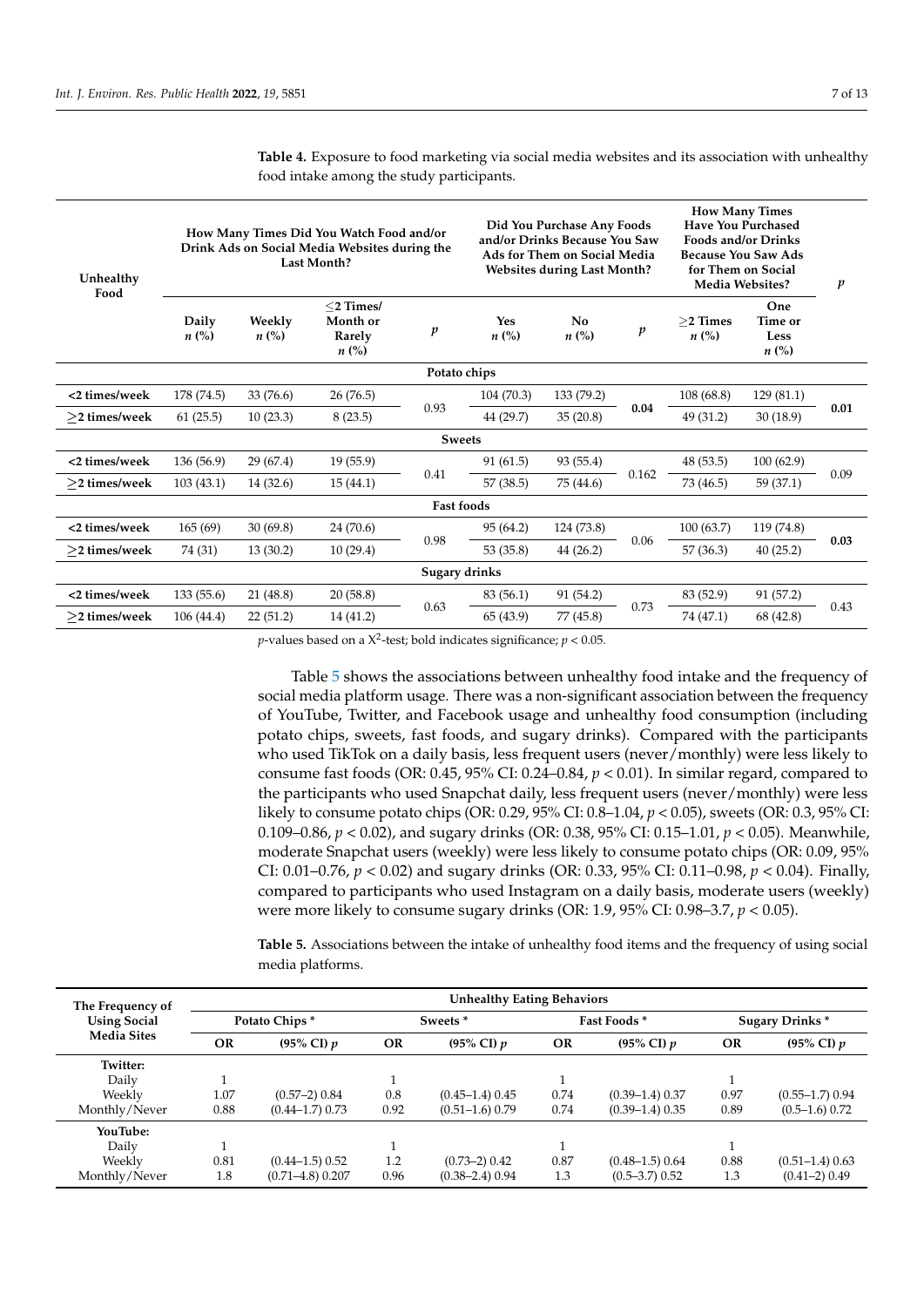|                                                               | <b>Unhealthy Eating Behaviors</b> |                      |           |                          |              |                      |           |                       |  |
|---------------------------------------------------------------|-----------------------------------|----------------------|-----------|--------------------------|--------------|----------------------|-----------|-----------------------|--|
| The Frequency of<br><b>Using Social</b><br><b>Media Sites</b> |                                   | Potato Chips*        |           | Sweets *                 |              | Fast Foods*          |           | <b>Sugary Drinks*</b> |  |
|                                                               | <b>OR</b>                         | (95% CI) $p$         | <b>OR</b> | (95% CI) $p$             | <b>OR</b>    | (95% CI) $p$         | <b>OR</b> | (95% CI) $p$          |  |
| Instagram:                                                    |                                   |                      |           |                          |              |                      |           |                       |  |
| Daily                                                         |                                   |                      |           |                          | 1            |                      |           |                       |  |
| Weekly                                                        | 0.73                              | $(0.31 - 1.6) 0.45$  | 1.07      | $(0.55-2)$ 0.83          | 1.1          | $(0.57 - 2.3)$ 0.67  | 1.9       | $(0.98 - 3.7)$ 0.05   |  |
| Monthly/Never                                                 | 0.903                             | $(0.35 - 2.2)$ 0.82  | 0.48      | $(0.2 - 1.1)$ 0.09       | 0.91         | $(0.38 - 2.1)$ 0.83  | 0.91      | $(0.2 - 1.6) 0.81$    |  |
| Snapchat:                                                     |                                   |                      |           |                          |              |                      |           |                       |  |
| Daily                                                         |                                   |                      |           |                          | $\mathbf{1}$ |                      | 1         |                       |  |
| Weekly                                                        | 0.09                              | $(0.01 - 0.76)$ 0.02 | 0.96      | $(0.37 - 2.4)$ 0.93      | 0.29         | $(0.08-1)$ 0.06      | 0.33      | $(0.11 - 0.98) 0.04$  |  |
| Monthly/Never                                                 | 0.29                              | $(0.8 - 1.04)$ 0.05  | 0.3       | $(0.109 - 0.86)$<br>0.02 | 0.6          | $(0.2 - 1.6)$ 0.32   | 0.38      | $(0.15 - 1.01)$ 0.05  |  |
| TikTok:                                                       |                                   |                      |           |                          |              |                      |           |                       |  |
| Daily                                                         |                                   |                      |           |                          | 1            |                      |           |                       |  |
| Weekly                                                        | 0.91                              | $(0.41-2)$ 0.83      | 1.05      | $(0.52-2)$ 0.89          | 0.94         | $(0.45 - 1.9)$ 0.88  | 1.3       | $(0.70 - 2.7)$ 0.34   |  |
| Monthly/Never                                                 | 0.78                              | $(0.42 - 1.4)$ 0.45  | 0.74      | $(0.43 - 1.2)$ 0.27      | 0.45         | $(0.24 - 0.84)$ 0.01 | 0.96      | $(0.56 - 1.6) 0.903$  |  |
| Facebook:                                                     |                                   |                      |           |                          |              |                      |           |                       |  |
| Never                                                         |                                   |                      | 1         |                          |              |                      |           |                       |  |
| Monthly                                                       | 1.6                               | $(0.46 - 5.8)$ 0.44  | 0.25      | $(0.05-1.2)$ 0.08        | 0.41         | $(0.1 - 1.6) 0.21$   | 0.75      | $(0.24 - 2.3)$ 0.63   |  |
| Daily/Weekly                                                  | 0.88                              | $(0.29 - 2.6)$ 0.83  | 1.03      | $(0.4 - 2.6)$ 0.94       | 2.06         | $(0.77 - 5.5)$ 0.14  | 1.9       | $(0.73 - 4.9)$ 0.18   |  |

<span id="page-7-0"></span>**Table 5.** *Cont.*

Bold indicates significance *p* < 0.05; OR = adjusted odds ratio; CI = confidence intervals; \* logistic regression models after adjusting for age, sex, nationality, marital status, academic year, monthly household income, and BMI.

#### **5. Discussion**

This study examined the prevalence of obesity among university students, and how it was associated with both the frequency of social media platform usage and food/drink marketing exposure via social media. We also focused on the association between these factors and unhealthy food intake. There were some interesting findings. First, 20.3% and 13.6% of all participants were overweight and obese, respectively. The obese group had a large number of female participants in their second and fourth years at university. This former result is similar to the findings of previous studies showing a higher prevalence of obesity among female adolescents in Saudi Arabia [\[32\]](#page-12-1). As for exposure to food/drink marketing via social media platforms, the obese participants were more likely than their non-obese counterparts to purchase food and drinks because they had watched related advertisements. This supports previous findings demonstrating an association between unhealthy food consumption and exposure to food advertisements [\[27\]](#page-11-22). Thus, the primary hypothesis was confirmed. Additionally, the participants who purchased food and drinks more frequently (two or more times per week) after watching related advertisements on social media platforms consumed higher amounts of potato chips and fast foods. There was also a non-significant association between the frequency of social media platform usage and obesity. Looking at specific platforms, the participants who used Snapchat, TikTok, and Instagram more frequently consumed potato chips, fast foods, sweets, and sugary drinks.

Obesity has become a significant epidemic in developed and developing countries. In recent years, the prevalence of this condition greatly increased across all age groups, particularly in young adults [\[33](#page-12-2)[–35\]](#page-12-3). Previous research has also shown that young adults are at high risk of developing overweightness and obesity, especially during their first years at university. In fact, studies have shown that university students gain around 3.5 kg of weight over this time, partly due to unhealthy eating behaviors [\[33\]](#page-12-2). In this study, around one-third of all participants were classified as either overweight or obese, which supports previous findings from Saudi Arabia. For example, Al-Rethaiaa et al. [\[34\]](#page-12-4) reported that 21.8% and 15.7% of students who were studying at public university in Saudi Arabia were overweight and obese, respectively; the same problems exist among other public university students in developing countries, including Malaysia (15.9% vs. 5.2%) [\[35\]](#page-12-3) and Egypt (36.9% vs. 12.5%) [\[36\]](#page-12-5). Surprisingly, Al Turki et al. [\[37\]](#page-12-6) found even higher rates of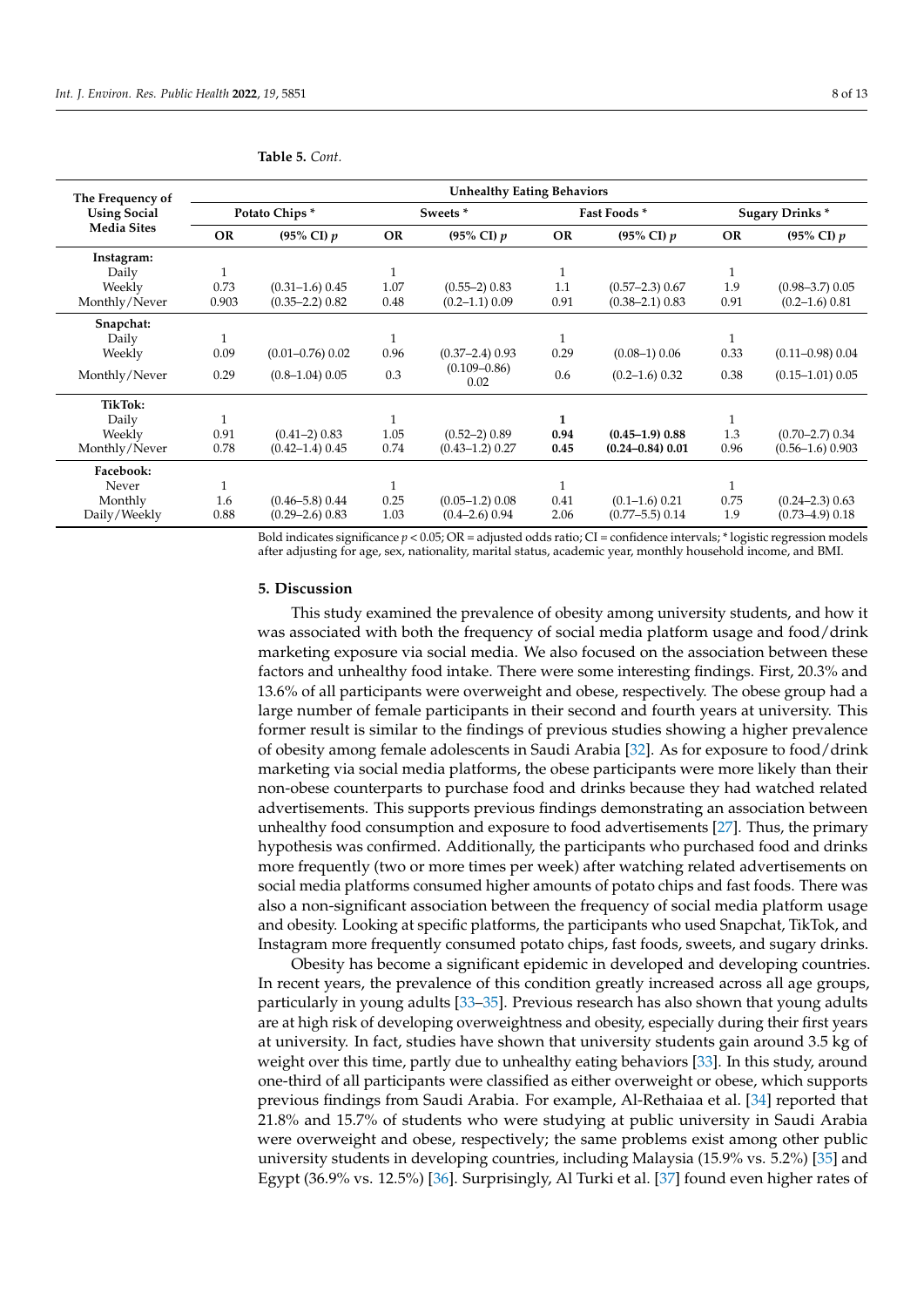overweightness and obesity among students who were studying in public university in Riyadh, at 31% and 23.3%, respectively.

Social media platform usage is now popular across the globe, especially among young adults [\[23\]](#page-11-18). For example, around 73% of young adults in the United States have registered accounts with at least one platform [\[38\]](#page-12-7). Meanwhile, usage has substantially increased in Saudi Arabia, where rates are thought to be among the highest in the world [\[35\]](#page-12-3). In 2021, approximately 79% of the Saudi population (27.8 million) were considered active social media users, with three-quarters of these being young adults [\[39\]](#page-12-8). The State of Social Media in Saudi Arabia (published in 2012 and 2013) showed that the Kingdom had the highest national rankings in both YouTube video views (90 million) and Twitter usage [\[40\]](#page-12-9). In this study, Snapchat (85.8%), Instagram (75.9%), YouTube (61.4%), Twitter (51.3%), and TikTok (50.3%) were the most commonly used social media platforms. These results are consistent with reports from the United States, where YouTube (80%), Instagram (72%), Snapchat (69%), Facebook (51%), and Twitter (32%) were the most frequently used platforms among young adults [\[41\]](#page-12-10). Likewise, Facebook, Twitter, and YouTube were the premier social media platforms in the Arabic Gulf region as of 2014 [\[42\]](#page-12-11). It is noteworthy that this study's results generally align with previous findings [\[41,](#page-12-10)[42\]](#page-12-11), except for those on Facebook, for which our participants reported very low usage; in fact, 88.6% of the participants reported that they never used Facebook. This may be due to declining rates. While Facebook was the most frequently used social media site in Saudi Arabia in 2011, it lost this position to Twitter in 2013 [\[42\]](#page-12-11). Moreover, a 2021 study conducted in Saudi Arabia showed that Snapchat, Twitter, Instagram, and YouTube were the most desired social media platforms [\[43\]](#page-12-12), which is consistent with this study's findings.

Food and drink marketing on social media platforms has a powerful influence on eating habits among young populations [\[44\]](#page-12-13). Because young adults usually spend more time browsing the Internet, own personal smartphones, and are registered on more than one social media channel, they are heavily exposed to food and drink advertisements, especially in comparison to other forms of marketing [\[43](#page-12-12)[,44\]](#page-12-13). In this study, the participants generally had high exposure to food and drink marketing via social media platforms, with about half reporting exposure three to four times per day, and one-quarter reporting once per day during the last month. We also found that close to half of all of the participants had directly purchased food and drinks because they saw related advertisements on social media. In this context, obese students showed a greater tendency than their non-obese counterparts. This supports Scully et al. (2012), who found that students who were exposed to digital food marketing were more likely to buy the products they had seen in those advertisements [\[28\]](#page-11-23).

A study conducted in the United States reported that 68% of food marketing on social media platforms promoted unhealthy foods and sugary drinks [\[44\]](#page-12-13). This is a serious problem considering the evidence showing that young adults are highly influenced by unhealthy food advertisements on social media, especially as opposed to advertisements featuring healthy foods. Fleming-Milici and Harris [\[45\]](#page-12-14) found that nearly half of their study population was involved with unhealthy foods and drinks on social media, including fast foods, sugary drinks, and snacks [\[45\]](#page-12-14). Similarly, one study found that Saudi adults who were exposed to food marketing on social media platforms sought unhealthy foods, including burgers, pizza, cookies, and chocolate; by contrast, healthy food items were less desired, including Greek yogurt, granola, and sugar-free juices [\[43\]](#page-12-12). Comparably, Rummo et al. [\[46\]](#page-12-15) found that a high number of adolescents in the United States followed unhealthy food and drink brands on Twitter and Instagram, particularly those associated with fast foods and sugary drinks [\[46\]](#page-12-15); the authors concluded that this was likely to increase consumption, thereby increasing weight gain.

The current findings also highlight the link between exposure to food/drink marketing via social media platforms and unhealthy food consumption. Previously, Buchanan et al. [\[47\]](#page-12-16) reported that this type of exposure was associated with increased energy drink consumption, while a study among Australian adolescents found that high exposure was positively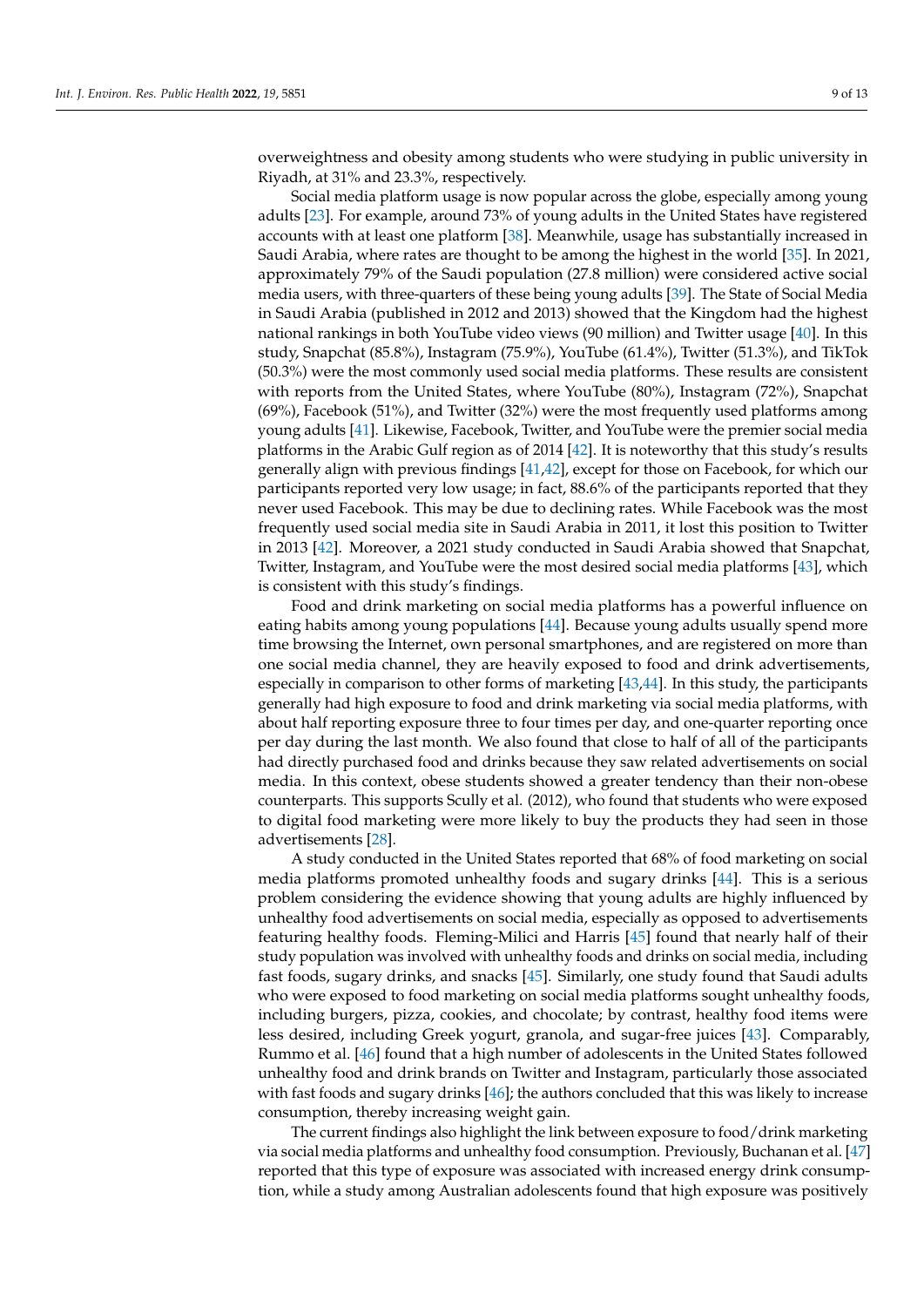associated with increased unhealthy food and drink intake [\[47\]](#page-12-16). Indeed, we found that participants who used Snapchat, TikTok, and Instagram were more likely to consume potato chips, fast foods, sweets, and sugary drinks. Thus, it provided evidence that social media food marketing has powerful impacts on individual eating behaviors and food choices, especially in younger demographics. In turn, this increases the risk of obesity and other non-communicable diseases.

Overall, this study's findings suggest that policymakers should regulate unhealthy food and drink advertisements on social media, especially those targeted at younger viewers. Given the influential impacts on consumption in this demographic, other marketers should use social media to promote healthy foods, drinks, and lifestyle habits. Meanwhile, companies that produce unhealthy foods and drinks should add healthy ingredients to their products or offer other product lines. Educational institutions should also reinforce the importance of healthy behaviors by conducting awareness campaigns that are targeted at younger generations, especially concerning the need for healthy food intake and the negative impacts that obesity has on health and wellbeing. Moreover, campaigns that foster the importance of adopting healthy lifestyles are essential, as they constitute an important objective outlined in the ambitious Saudi Vision 2030. This may require the implementation of healthy activities as part of school curricula, whilst also ensuring that university students are able to access healthy foods and drinks on campus. For example, local vending machines, cafés, and shops should provide a greater variety of healthy meal options and other food products. In addition, social media platforms should apply strict regulations for the advertising of unhealthy food and drinks for young people, and should utilize a comprehensive definition of the term "unhealthy food and drinks." This will enhance public health and reduce the burden of chronic diseases in future generations. Indeed, a few social media platforms such as Facebook and Instagram have used rigorous policies on the advertising of weight loss products and tobacco use to individuals under 18 years of age [\[20\]](#page-11-15). However, the regulations on the advertising of unhealthy food and drinks on social media platforms were not inclusive and effective, as they did not reduce the exposure to unhealthy food/drinks marketing among young people.

This study also had some limitations that should be discussed. First, we collected cross-sectional data from students at only two public universities, which highlights the need for additional sampling that includes students who attend private universities. Second, we limited our examination to food marketing exposure via social media, but it is also important to assess the impacts of direct engagement with food and drink marketing in the social media context, especially with regard to the way in which this is connected with obesity. Similarly, studies should also investigate how marketing from social media influencers affects food consumption and purchasing behaviors in young adults using a qualitative approach. Furthermore, additional research is necessary in order to investigate whether the exposure of adults and children to food advertising via social media is connected with weight increase during Ramadan, and if so, whether this weight gain contributes to increased yearly overweightness and obesity [\[21\]](#page-11-16). Moreover, food advertising has been linked to a rise in young adult obesity; as such, it is worth looking into whether healthy food marketing plays a role. Third, we used self-reported height and weight to calculate the BMI. While there are known limitations to the use of self-reported data, it is worth noting that the same method is widely used in health research for economic purposes [\[48\]](#page-12-17). This is also an important method for collecting data under the constraints of the COVID-19 pandemic, as online questionnaires are often the preferred means. Finally, the participants may have been affected by recall bias, as they needed to remember their food/drink intake and social media usage rates over a one-month period.

# **6. Conclusions**

Weight gain has increased dramatically in recent decades, such that it is now a significant public health problem for current and future generations across the world. In this context, the prevalence of obesity has substantially increased across all age groups,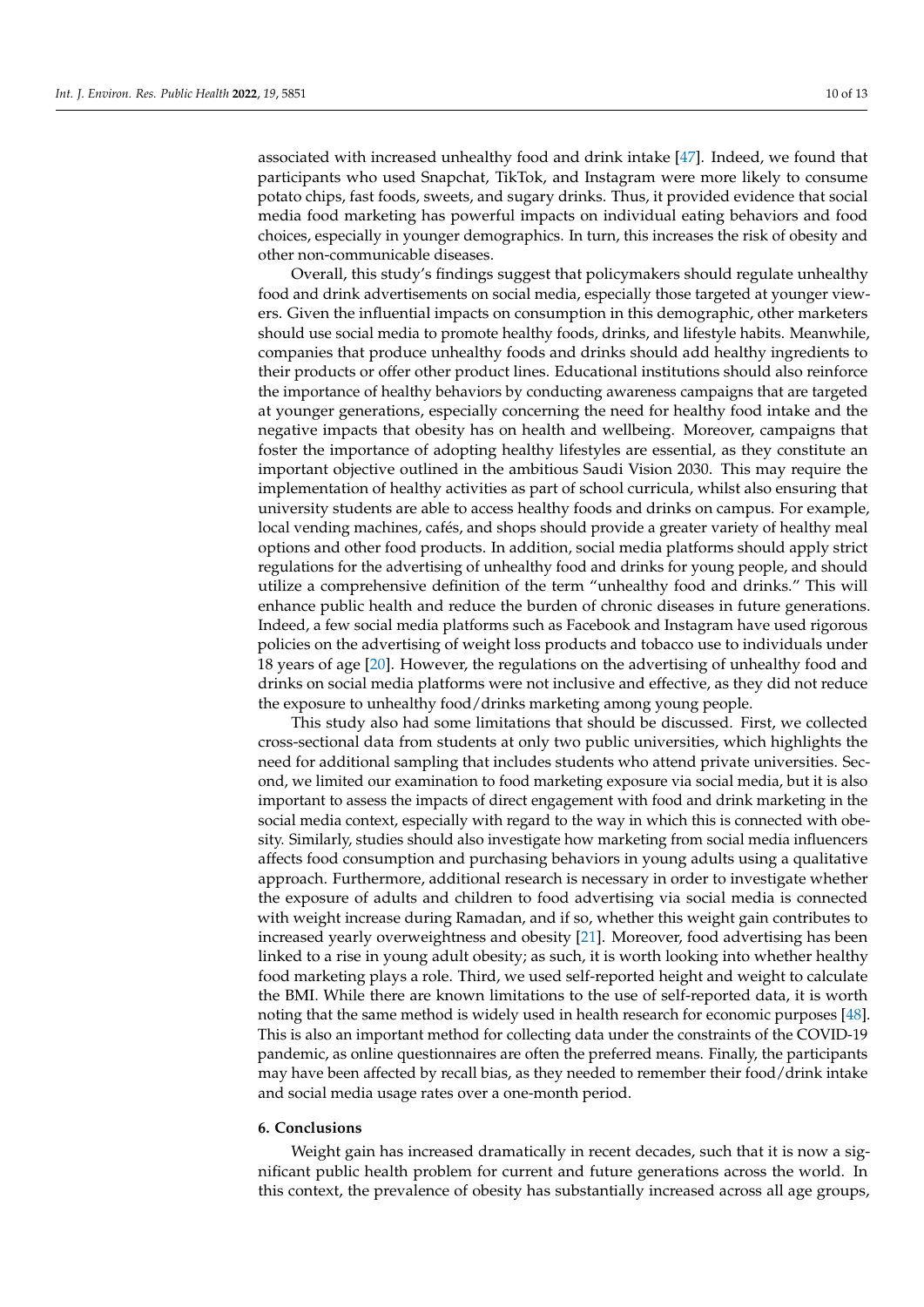especially among young adults. In order to combat this problem, several multidisciplinary studies have investigated obesity and its contributing factors, with the aim of finding the best methods for reducing its incidence in the general population. In turn, public policymakers and governments have responded by implementing relevant preventive and protective measures. Here, many researchers have found that food marketing is a major contributing factor. In fact, a large number of international studies have reported statistically significant links between exposure to food/drink marketing via social media and both unhealthy food consumption and weight gain, although there is only limited evidence on these relationships in Saudi Arabia. This study addressed this gap by targeting Saudi university students, who are among the most commonly affected demographics. In support of existing evidence, it was found that the obese participants were more likely than their non-obese counterparts to purchase foods and drinks after watching related advertisements on social media platforms. Moreover, the participants who purchased foods and drinks more frequently because of such advertisements consumed higher amounts of potato chips and fast foods, while those who used Snapchat, TikTok, and Instagram more frequently consumed high amounts of potato chips, fast foods, sweets, and sugary drinks. Looking at specific platforms of interest, we found that Snapchat was the most popular, followed by Instagram, YouTube, Twitter, and TikTok.

These findings provide a warning regarding public health issues related to obesity in Saudi Arabia, to policymakers and government organizations, including the Saudi Food and Drug authority. In this regard, policymakers should stringently regulate unhealthy food and drink advertisements on social media platforms, especially considering the evidence that three-quarters of social media users in the Kingdom are young adults. In general, there must be higher awareness among the population of how obesity impacts health, as well as its associations with exposure to food and drink marketing via social media, especially in younger demographics. The importance of healthy behaviors should be reinforced by educational institutions, for example, through the use of awareness campaigns that target young people. These campaigns should emphasize the importance of a healthy diet and the negative effects that obesity has on one's health and wellbeing.

**Author Contributions:** N.M.A. and G.T.A. contributed to this study through their involvement in its conceptualization and design. Moreover, both authors analyzed and interpreted the data and participated in writing and revising the paper. All authors have read and agreed to the published version of the manuscript.

**Funding:** This research received no external funding.

**Institutional Review Board Statement:** The study was approved by the Ethics Committee of the Bioethics Committee of Scientific and Medical Research, University of Jeddah (UJ-REC-019).

**Informed Consent Statement:** Informed consent was obtained from all of the study participants.

**Data Availability Statement:** None of the datasets generated and/or analyzed in this study are publicly available because the authors require them for further publication. However, the data are available from the corresponding author upon request. Signed online consent forms were obtained from all of the participants prior to data collection.

**Conflicts of Interest:** The authors declare no conflict of interest.

# **References**

- <span id="page-10-0"></span>1. Hill, J.O. Understanding and Addressing the Epidemic of Obesity: An Energy Balance Perspective. *Endocr. Rev.* **2006**, *27*, 750–761. [\[CrossRef\]](http://doi.org/10.1210/er.2006-0032) [\[PubMed\]](http://www.ncbi.nlm.nih.gov/pubmed/17122359)
- <span id="page-10-1"></span>2. Chan, R.S.M.; Woo, J. Prevention of Overweight and Obesity: How Effective Is the Current Public Health Approach. *Int. J. Environ. Res. Public Health* **2010**, *7*, 765–783. [\[CrossRef\]](http://doi.org/10.3390/ijerph7030765) [\[PubMed\]](http://www.ncbi.nlm.nih.gov/pubmed/20617002)
- <span id="page-10-2"></span>3. Must, A.; Spadano, J.; Coakley, E.H.; Field, A.E.; Colditz, G.; Dietz, W.H. The Disease Burden Associated with Overweight and Obesity. *JAMA* **1999**, *282*, 1523–1529. [\[CrossRef\]](http://doi.org/10.1001/jama.282.16.1523) [\[PubMed\]](http://www.ncbi.nlm.nih.gov/pubmed/10546691)
- 4. Field, A.E.; Coakley, E.H.; Must, A.; Spadano, J.L.; Laird, N.; Dietz, W.H.; Rimm, E.; Colditz, G.A. Impact of Overweight on the Risk of Developing Common Chronic Diseases During a 10-Year Period. *Arch. Intern. Med.* **2001**, *161*, 1581–1586. [\[CrossRef\]](http://doi.org/10.1001/archinte.161.13.1581)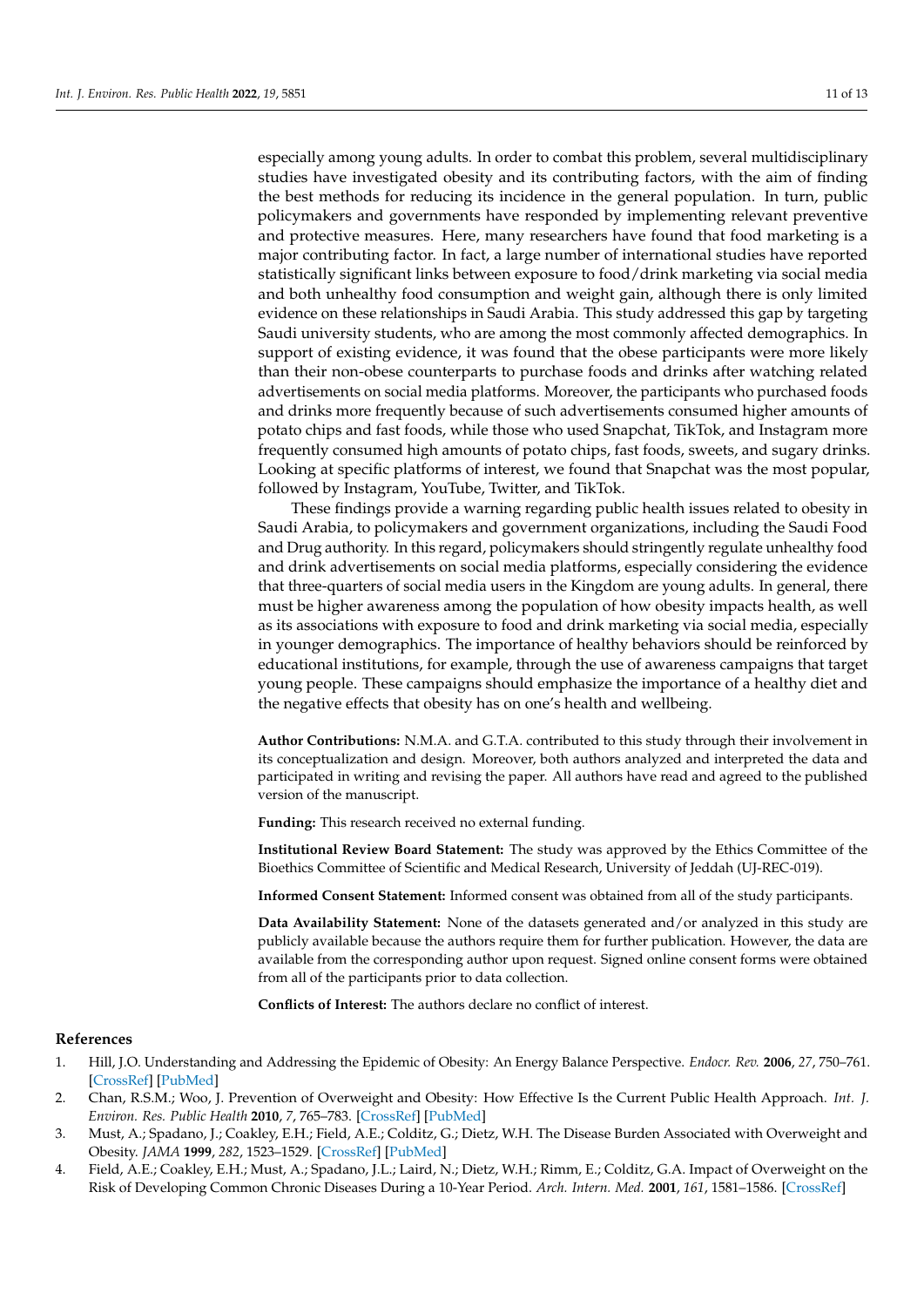- <span id="page-11-0"></span>5. Al-Raddadi, R.; Bahijri, S.M.; Jambi, H.A.; Ferns, G.; Tuomilehto, J. The Prevalence of Obesity and Overweight, Associated Demographic and Lifestyle Factors, and Health Status in the Adult Population of Jeddah, Saudi Arabia. *Ther. Adv. Chronic Dis.* **2019**, *10*, 2040622319878997. [\[CrossRef\]](http://doi.org/10.1177/2040622319878997)
- <span id="page-11-1"></span>6. Blüher, M. Obesity: Global Epidemiology and Pathogenesis. *Nat. Rev. Endocrinol.* **2019**, *15*, 288–298. [\[CrossRef\]](http://doi.org/10.1038/s41574-019-0176-8)
- <span id="page-11-2"></span>7. Moneta, G.L. Overweight, obesity, and mortality in a large prospective cohort of persons 50 to 71 years Old. In *Yearbook of Vascular Surgery*; Elsevier: Amsterdam, The Netherlands, 2008; pp. 48–50. [\[CrossRef\]](http://doi.org/10.1016/S0749-4041(08)70681-X)
- <span id="page-11-3"></span>8. Amiri, S.; Behnezhad, S.; Nadinlui, K.B. Body Mass Index (BMI) and Risk of Depression in Adults: A Systematic Review and Meta-Analysis of Longitudinal Studies. *Obes. Med.* **2018**, *12*, 1–12. [\[CrossRef\]](http://doi.org/10.1016/j.obmed.2018.10.001)
- <span id="page-11-4"></span>9. Swallen, K.C.; Reither, E.N.; Haas, S.A.; Meier, A.M. Overweight, Obesity, and Health-Related Quality of Life among Adolescents: The National Longitudinal Study of Adolescent Health. *Pediatrics* **2005**, *115*, 340–347. [\[CrossRef\]](http://doi.org/10.1542/peds.2004-0678)
- <span id="page-11-5"></span>10. Lebrun, L.A.; Chowdhury, J.; Sripipatana, A.; Nair, S.; Tomoyasu, N.; Ngo-Metzger, Q. Overweight/Obesity and Weight-Related Treatment among Patients in U.S. Federally Supported Health Centers. *Obes. Res. Clin. Pract.* **2013**, *7*, e377–e390. [\[CrossRef\]](http://doi.org/10.1016/j.orcp.2012.04.001)
- <span id="page-11-6"></span>11. Zilanawala, A.; Davis-Kean, P.; Nazroo, J.; Sacker, A.; Simonton, S.; Kelly, Y. Race/Ethnic Disparities in Early Childhood BMI, Obesity and Overweight in the United Kingdom and United States. *Int. J. Obes.* **2015**, *39*, 520–529. [\[CrossRef\]](http://doi.org/10.1038/ijo.2014.171)
- <span id="page-11-7"></span>12. Mihrshahi, S.; Drayton, B.A.; Bauman, A.E.; Hardy, L.L. Associations between Childhood Overweight, Obesity, Abdominal Obesity and Obesogenic Behaviors and Practices in Australian Homes. *BMC Public Health* **2017**, *18*, 44. [\[CrossRef\]](http://doi.org/10.1186/s12889-017-4595-y)
- <span id="page-11-8"></span>13. Oguoma, V.M.; Coffee, N.T.; Alsharrah, S.; Abu-Farha, M.; Al-Refaei, F.H.; Al-Mulla, F.; Daniel, M. Prevalence of Overweight and Obesity, and Associations with Socio-Demographic Factors in Kuwait. *BMC Public Health* **2021**, *21*, 667. [\[CrossRef\]](http://doi.org/10.1186/s12889-021-10692-1)
- <span id="page-11-9"></span>14. McAllister, E.J.; Dhurandhar, N.V.; Keith, S.W.; Aronne, L.J.; Barger, J.; Baskin, M.; Benca, R.M.; Biggio, J.; Boggiano, M.M.; Eisenmann, J.C.; et al. Ten Putative Contributors to the Obesity Epidemic. *Crit. Rev. Food Sci. Nutr.* **2009**, *49*, 868–913. [\[CrossRef\]](http://doi.org/10.1080/10408390903372599)
- <span id="page-11-10"></span>15. Habbab, R.M.; Bhutta, Z.A. Prevalence and Social Determinants of Overweight and Obesity in Adolescents in Saudi Arabia: A Systematic Review. *Clin. Obes.* **2020**, *10*, e12400. [\[CrossRef\]](http://doi.org/10.1111/cob.12400) [\[PubMed\]](http://www.ncbi.nlm.nih.gov/pubmed/32827192)
- <span id="page-11-11"></span>16. Alromaihi, D.; Al Hadad, M.; Al Hajeri, O.; Suliman, S.; Almahmeed, W.; Alfaris, N.; Alnaami, M.; Al Ali, B.S.; Elsherif, M.A.; Elhag, W.M.; et al. Regional Recommendations for the Treatment and Management of Adult Obesity in the Guld and Lebanon. World Obesity. Available online: [https://s3-eu-west-1.amazonaws.com/wof-files/Final\\_-\\_Gulf\\_\\_Lebanon\\_Recommendations\\_](https://s3-eu-west-1.amazonaws.com/wof-files/Final_-_Gulf__Lebanon_Recommendations_report.pdf) [report.pdf](https://s3-eu-west-1.amazonaws.com/wof-files/Final_-_Gulf__Lebanon_Recommendations_report.pdf) (accessed on 14 February 2022).
- <span id="page-11-12"></span>17. Abdulbaq, A.H.; Khoja, A.T.; Humieda, A.G.H.; Abou Hussein, A.Y.; Alshehri, A.A.; Alotaibi, A.F.; Sahab, D.A.; Olwi, D.I.; Alshammari, F.G.; Merdad, L.A.; et al. World Health Survey Saudi Arabia. Available online: [https://www.moh.gov.sa/en/Ministry/](https://www.moh.gov.sa/en/Ministry/Statistics/Population-Health-Indicators/Documents/World-Health-Survey-Saudi-Arabia.pdf) [Statistics/Population-Health-Indicators/Documents/World-Health-Survey-Saudi-Arabia.pdf](https://www.moh.gov.sa/en/Ministry/Statistics/Population-Health-Indicators/Documents/World-Health-Survey-Saudi-Arabia.pdf) (accessed on 14 February 2022).
- <span id="page-11-13"></span>18. Keith, S.W.; Redden, D.T.; Katzmarzyk, P.T.; Boggiano, M.M.; Hanlon, E.C.; Benca, R.M.; Ruden, D.; Pietrobelli, A.; Barger, J.L.; Fontaine, K.R.; et al. Putative Contributors to the Secular Increase in Obesity: Exploring the Roads Less Traveled. *Int. J. Obes.* **2006**, *30*, 1585–1594. [\[CrossRef\]](http://doi.org/10.1038/sj.ijo.0803326) [\[PubMed\]](http://www.ncbi.nlm.nih.gov/pubmed/16801930)
- <span id="page-11-14"></span>19. Ha, E. Food marketing: UConn Rudd Center for Food Policy & Health. Available online: [https://uconnruddcenter.org/research/](https://uconnruddcenter.org/research/food-marketing/#a1) [food-marketing/#a1](https://uconnruddcenter.org/research/food-marketing/#a1) (accessed on 12 April 2022).
- <span id="page-11-15"></span>20. Sacks, G.; Looi, E.S.Y. The advertising policies of major social media platforms overlook the imperative to restrict the exposure of children and adolescents to the promotion of unhealthy foods and beverages. *Int. J. Environ. Res. Public Health* **2020**, *17*, 4172. [\[CrossRef\]](http://doi.org/10.3390/ijerph17114172)
- <span id="page-11-16"></span>21. Alyousif, Z.; Alkhunain, N.; Dahl, W.J.; Mathews, A.E. A content analysis of food advertising in Arab Gulf countries during Ramadan. *Health Promot. Int.* **2019**, *35*, 1267–1272. [\[CrossRef\]](http://doi.org/10.1093/heapro/daz116) [\[PubMed\]](http://www.ncbi.nlm.nih.gov/pubmed/31821486)
- <span id="page-11-17"></span>22. Batada, A.; Seitz, M.D.; Wootan, M.G.; Story, M. Nine Out of 10 Food Advertisements Shown during Saturday Morning Children's Television Programming Are for Foods High in Fat, Sodium, or Added Sugars, or Low in Nutrients. *J. Am. Diet. Assoc.* **2008**, *108*, 673–678. [\[CrossRef\]](http://doi.org/10.1016/j.jada.2008.01.015)
- <span id="page-11-18"></span>23. O'Keeffe, G.S.; Clarke-Pearson, K.; Council on Communication and Media. The Impact of Social Media on Children, Adolescents, and Families. *Pediatrics* **2011**, *127*, 800–804. [\[CrossRef\]](http://doi.org/10.1542/peds.2011-0054)
- <span id="page-11-19"></span>24. Ghobadi, S.; de Zepetnek, J.O.T.; Hemmatdar, Z.; Bellissimo, N.; Barati, R.; Ahmadnia, H.; Salehi-Marzijarani, M.; Faghih, S. Association between overweight/obesity and eating habits while watching television among primary-school children in the city of Shiraz, Iran. *Public Health Nutr.* **2018**, *21*, 571–579. [\[CrossRef\]](http://doi.org/10.1017/S1368980017003251)
- <span id="page-11-20"></span>25. Abdulsalam, N.M.; Bakarman, M.A. Use of social media in food safety in Saudi Arabia—A preliminary study. *AIMS Public Health* **2021**, *8*, 2. [\[CrossRef\]](http://doi.org/10.3934/publichealth.2021025) [\[PubMed\]](http://www.ncbi.nlm.nih.gov/pubmed/34017895)
- <span id="page-11-21"></span>26. Raosoft.com. Sample Size Calculator by Raosoft, Inc. Available online: <http://www.raosoft.com/samplesize.html> (accessed on 13 November 2020).
- <span id="page-11-22"></span>27. Baldwin, H.J.; Freeman, B.; Kelly, B. Like and Share: Associations between Social Media Engagement and Dietary Choices in Children. *Public Health Nutr.* **2018**, *21*, 3210–3215. [\[CrossRef\]](http://doi.org/10.1017/S1368980018001866) [\[PubMed\]](http://www.ncbi.nlm.nih.gov/pubmed/30086811)
- <span id="page-11-23"></span>28. Scully, M.; Wakefield, M.; Niven, P.; Chapman, K.; Crawford, D.; Pratt, I.S.; Baur, L.A.; Flood, V.; Morley, B.; NaSSDA Study Team. Association between Food Marketing Exposure and Adolescents' Food Choices and Eating Behaviors. *Appetite* **2012**, *58*, 1–5. [\[CrossRef\]](http://doi.org/10.1016/j.appet.2011.09.020) [\[PubMed\]](http://www.ncbi.nlm.nih.gov/pubmed/22001023)
- <span id="page-11-24"></span>29. Brislin, R.W. Back-Translation for Cross-Cultural Research. *J. Cross-Cult. Psychol.* **1970**, *1*, 185–216. [\[CrossRef\]](http://doi.org/10.1177/135910457000100301)
- <span id="page-11-25"></span>30. Douglas, S.P.; Craig, C.S. Collaborative and Iterative Translation: An Alternative Approach to Back Translation. *J. Int. Mark.* **2007**, *15*, 30–43. [\[CrossRef\]](http://doi.org/10.1509/jimk.15.1.030)